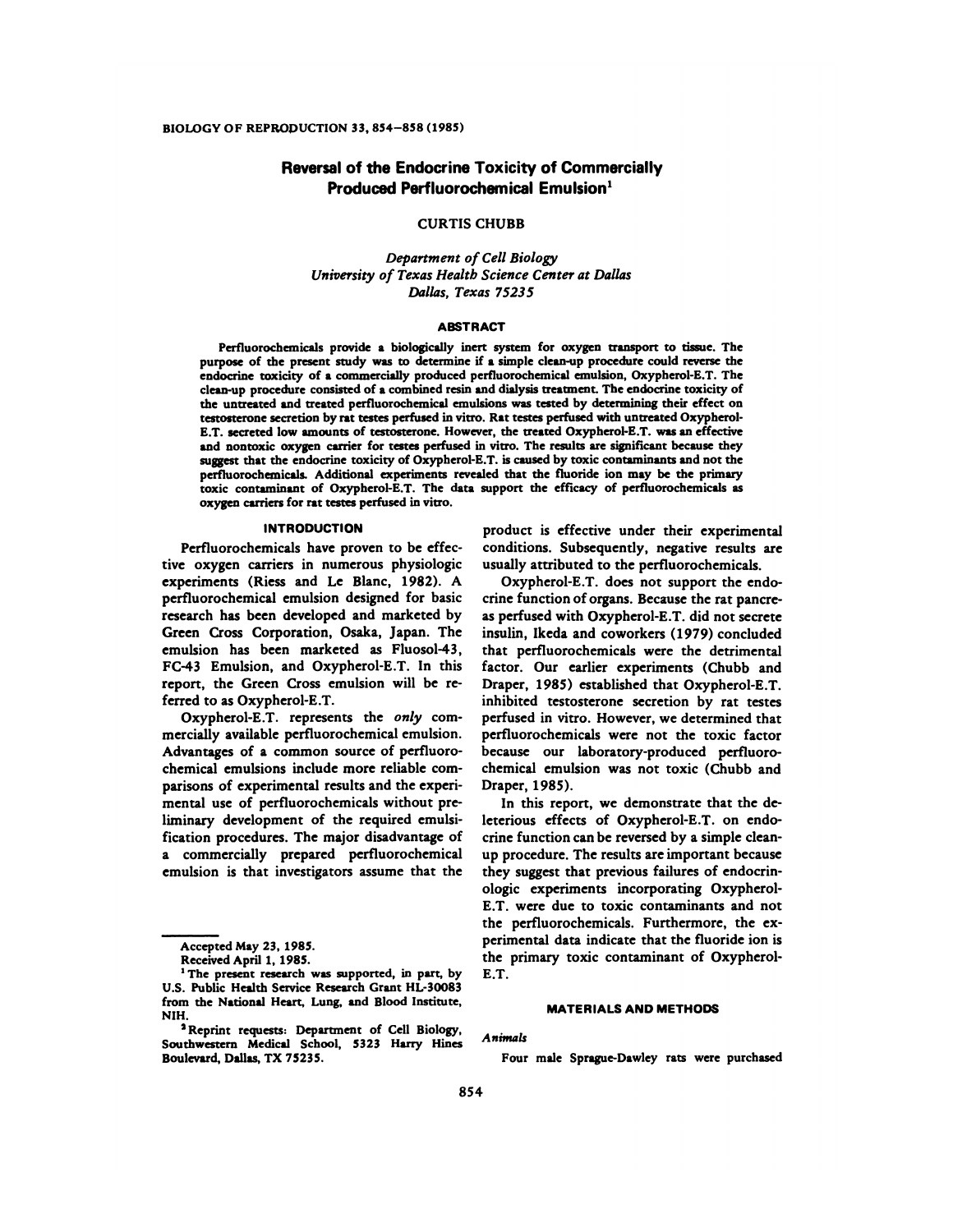from Charles River Laboratories (Wilmington, MA) and housed under constant conditions  $(23^{\circ}C, 14 h)$ light/24 h). Feed (Teklad 4%, Teklad Industries, Madison, WI) and water were available at all times. Ani mals (384-439 g body weight) were killed by cervical dislocation immediately before orchidectomy.

#### *In Vitro Testis Perfusion*

Testes were perfused in vitro according to a pre viously described method (Chubb and Desjardins, 1983; Chubb and Draper, 1985). Briefly, the capsular artery of an isolated testis was cannulated with a glass micropipette and perfused with one of the described perfusion media (see below). One testis of each animal was perfused with treated perfluorochemical emulsion; the contralateral testes were perfused with untreated perfluorochemical emulsion. All testes were perfused at a constant flow rate (20 mI/h) and maximally stimulated with luteinizing hormone (LH; NIADDKoLH-24, 100 ng/ml). The testes weighed  $1.62 \pm 0.1$  g. Perfusions were performed in a heated  $(32.5^{\circ}C)$  and humidified environmental chamber. Testicular venous effluent was collected in chilled tubes for 30 min after a *1.5-h* equilibration period.

#### *Perfusion Media*

Two categories of perfluorochemical media were tested for their efficacy as oxygen carriers for rat testes perfused in vitro. The components of each perfusion medium were identical (Table 1). Perfluorotributylamine (FC-43) and Phuronic F-68 were pur chased as an emulsion (Oxypherol-E.T., Lot 039G1) from Alpha Therapeutic, Los Angeles, CA (a distributor for Green Cross Corporation) and used within 1 wk of shipment arrival.

The *only* difference between the two perfluoro chemical media was the treatment of the Oxypherol- E.T. emulsion before it was mixed with the remainder of the perfusate. Fifty percent (200 ml) of the Oxypherol-E.T. emulsion was used as received. The remaining 200 ml of Oxypherol-E.T. from the same bottle was stirred with resin [6% (wt/vol) Amberlite MB-3; Sigma Chemical, St. Louis, MO) for 30 mm at room temperature and filtered through a  $0.8$ - $\mu$ m filter (Type AA; Millipore, Bedford, MA). The filtrate was poured into 1.3 ft of dialysis tubing with a  $M_r$  cutoff of 6000-8000 (Spectra Por 1, cylinder diameter of 32.8 mm; Spectrum Medical, Los Angeles, CA) and dialyzed against 4 I of deionized water for 24 h at room temperature. The low osmotic pressure of the perfluorochemical emulsion (10 mOsmol) and the absence of empty space in the dialysis tubing account for the limited increase  $(\sim8\%)$  in sample volume. The clean-up procedure was developed for our laboratoryproduced perfluorochemical emulsions (Chubb and Draper, 1985).

Physiochemical parameters of the two perfusion media were measured by previously described methods (Chubb and Draper, 1985) and were similar: osmolarity. 305 mOsmol; pH, 7.4; viscosity. 2.5 centipoise; optical density, 0.13.

#### *Analysis of Steroidogenesis*

Testosterone secretion was selected as the measure ment of testicular steroidogenesis because testosterone is the primary steroid secreted by rat testes perfused in vitro (Chubb and Ewing, 1979) and testosterone biosynthesis requires the coordinated activity of several oxygen-dependent steroidogenic reactions (Ewing and Brown, 1977). Testosterone in the testicular venous effluent was determined with a specific antibody as previously described and validated for testes perfused in vitro (Chubb and Desjardins, 1983; Chubb and Draper, 1985).

#### *Fluoride Ion Analysis*

Fluoride ions in the media were quantified with a combination fluoride electrode (Catalog no. 960900; Orion Research Inc., Cambridge, MA) and a Micro processor Ionalyzer (Model 901; Orion Research). The electrode is specific for ionic fluoride, which is the physiologically active form of fluoride (Cremer and Blittner, 1970).

#### *Statistical Procedures*

The significance of the difference between means was determined by Student's t-test. All results are expressed as mean *<sup>±</sup>* SEM.

#### RESULTS

## *Testosterone Secretion*

Testes perfused with medium incorporating untreated Oxypherol-E.T. secreted significantly less *(P<0.001)* testosterone than the contralateral testes perfused with medium incorporating treated Oxypherol-E.T. (Table 2). Perfusion flow rate and pressure were similar in all perfusions.

TABLE 1. Components of the perfusion media.

|                           | Percentage<br>(wt/vol) |
|---------------------------|------------------------|
| Perfluorotributylamine    |                        |
| $(FC-43)$                 | 20                     |
| Pluronic F-68             | 2.6                    |
| NaCl                      | 0.6                    |
| KCl                       | 0.03                   |
| $M_{R}SO_{4}\cdot7H_{2}O$ | 0.03                   |
| CaCl,                     | 0.02                   |
| KH, PO,                   | 0.02                   |
| NaHCO,                    | 0.04                   |
| Penicillin                | 0.06                   |
| <b>HEPES<sup>2</sup></b>  | 0.6                    |
| <b>BSAb</b>               | 3.0                    |

a<sub>N</sub> - 2-hydroxyethylpiperazine - N - 2-ethanesulfonic acid.

b<sub>Bovine</sub> serum albumin, Fraction V (A-9647, Sigma Chemical, St. Louis, MO).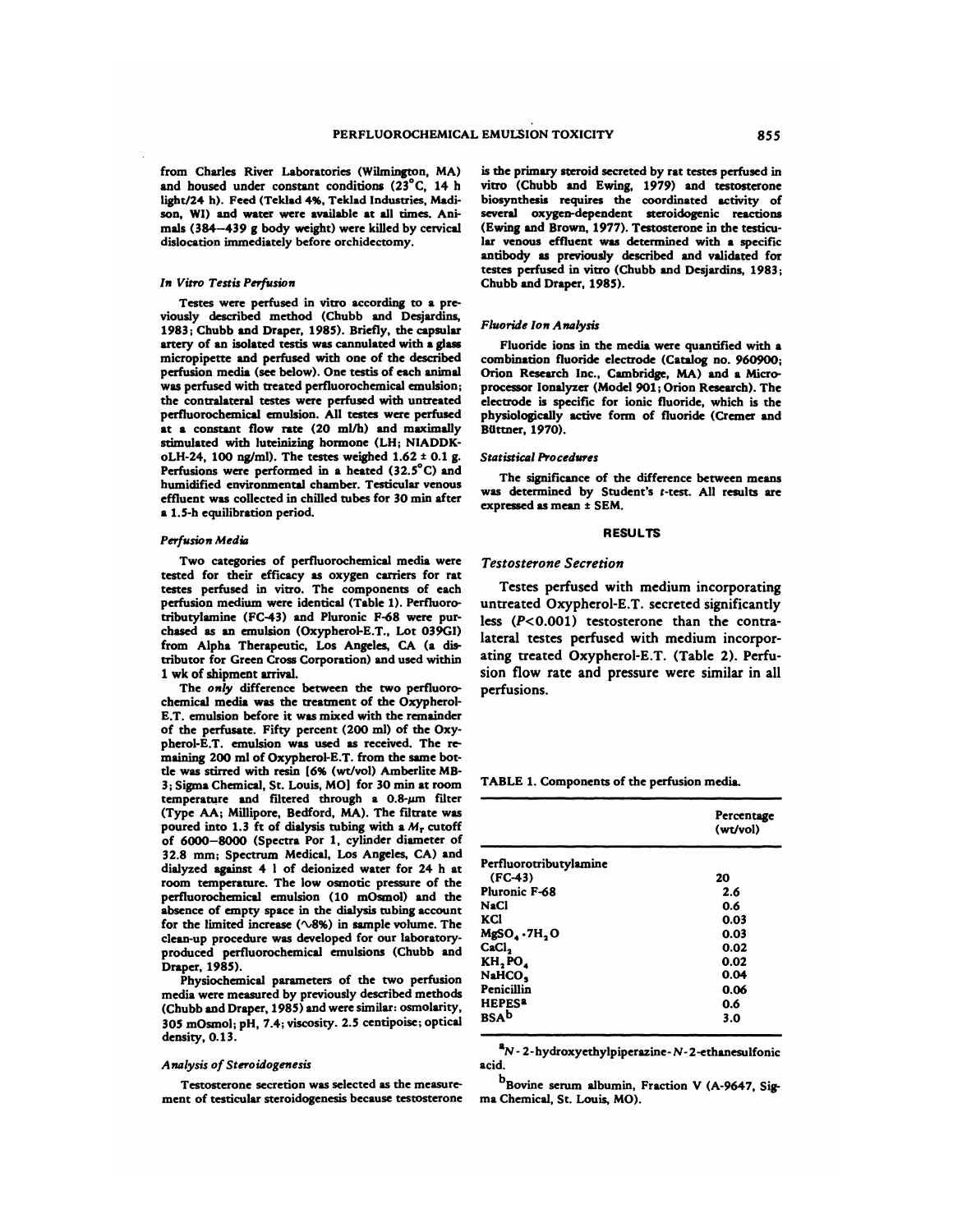TABLE 2. Testosterone secretion by rat testes perfused in vitro.

| Oxygen carrier           | <b>Testosterone secretion</b><br>[ng/(g testis-h)] |
|--------------------------|----------------------------------------------------|
| Untreated Oxypherol-E.T. | $390 \pm 74$ (n=4)                                 |
| Treated Oxypherol-E.T.   | $1902 \pm 104$ (n=4)                               |

#### *Toxic Contaminants*

The major difference between the two perfusion media was the concentration of fluoride ions. The untreated emulsion contained 3.7 ppm fluoride ions. In contrast, the resin dialysis-treated perfluorochemical emulsion had a minimal level (0.1 ppm) of fluoride ions. Fluoride ion concentration was effectively lowered by either resin treatment or dialysis. However, the combined treatment has been adopted as standard procedure for emulsion prepared in our laboratory.

Additional experiments were performed to determine if fluoride ions were the toxic contaminant in the Oxypherol-E.T. emulsion. In these experiments, LH-stimulated rat testes were perfused with a perfluorochemical medi um containing different concentrations of fluoride ions. The results (Fig. 1) demonstrate that 3.3 ppm fluoride ions significantly depressed (P<0.05) testosterone secretion. Importantly, testes perfused with medium containing 3.3 ppm fluoride ions or untreated Oxypherol-E.T. secreted testosterone at similar rates.

## **DISCUSSION**

The results demonstrate for the first time that the endocrine toxicity of Oxypherol-E.T. can be reversed by treatment with resin and dialysis. Testosterone secretion by rat testes is similar whether the perfusion medium incor porates treated Oxypherol-E.T. or erythrocytes as oxygen carriers (see Chubb and Draper, *1985).* The experimental data support fluoride ions as



FIG. 1. Testosterone secretion by rat testes perfused in vitro for 3 h with perfluorochemical medium containing varying concentrations of fluoride ions. Venous effluent from LH-stimulated rat testes was analyzed radioimmunometrically for testosterone. The perfluorochemical medium was produced in our laboratory by a previously described procedure (Chubb and Draper, 1985). The medium composition was identical to that dis played in Table 1 except the medium contained 40% (wt/vol) of perfluoro-2-butyltetrahydrofuran (FC-80; PCR Research Chem, Gainesville, FL) and 2.5% (wt/vol) Butronic Polyol U-i (a gift from Dr. I. R. Schmolka, BASF Wyandotte, Wyandotte, Ml) as the perfluorochemical emulsion. Fluoride ions were added as sodium fluoride (Sigma). Each point represents the mean *<sup>±</sup>* SEM of values for 3-5 animals.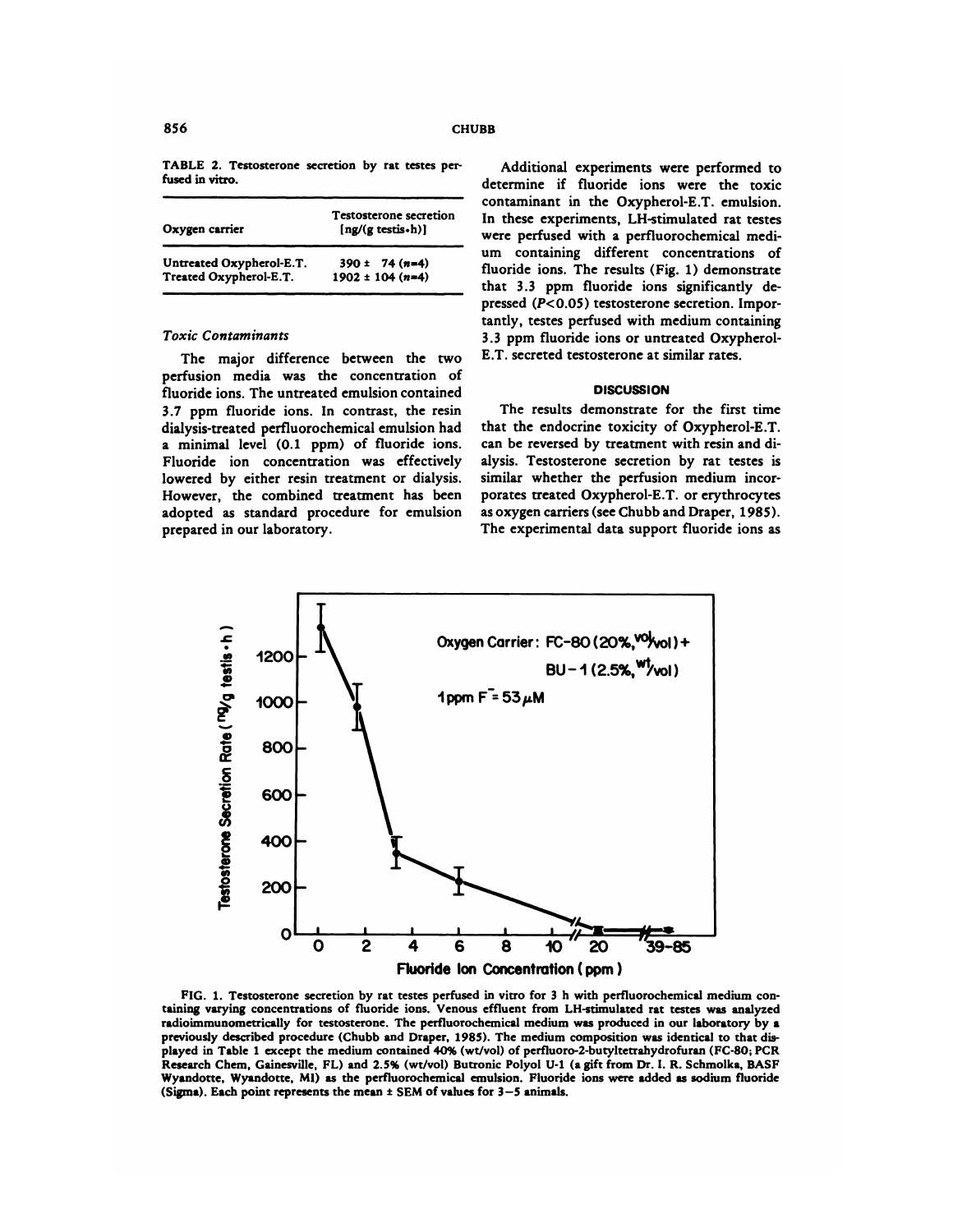the primary toxic contaminant of untreated Oxypherol-E.T.

Toxicity of Oxypherol-E.T. is not an isolated phenomenon. For example, six different lots of Oxypherol-E.T. purchased during our initial studies of perfluorochemicals inhibited testosterone secretion by rat testes perfused in vitro (Chubb and Draper, 1985). Similar negative results were obtained when Oxypherol-E.T. was mixed with the annex solutions provided by Green Cross; testosterone secretion was 481  $\pm$  57 ng/(g testis $\cdot$ h) (n=3). Together, these data suggest that the endocrine toxicity of Oxypherol-E.T. is a continuing problem.

Although certain nonendocrinologic experi ments involving Oxypherol-E.T. have been suc cessful (Schneeberger and Neary, 1982; Tomera and Geyer, 1982), other experiments have failed (Bucala et a!., 1984; Fournier et al., 1980). Geyer (1979) has reported that the toxicity of Oxypherol-E.T. varied with different batches when tested in rat exchange perfusions. Consequently, the toxicity of Oxypherol-E.T. appears to be variable and may be related to the time between manufacture and actual use.

Green Cross pamphlets describing Oxypher ol-E.T. (Technical Information Ser. No. 3 dated 4 September 1976 and Ser. No. 5 dated 1 July 1981) state that Oxypherol-E.T. is a uniform emulsion of high purity perfluorochemicals that remains stable for 2 or 3 yr at  $2-10^{\circ}$ C. Stability is defined only on the basis of particle size. Toxicity associated with storage time is not discussed. In our previously reported studies (Chubb and Draper, 1985), Oxypherol-E.T. was used 9-13 mo after the date of manufacture. The date of manufacture had been replaced by an expiration date on the Oxypherol-E.T. purchased for this study. Preliminary experiments (C. Chubb, unpublished observations) have demonstrated that FC-43 emulsions prepared in our laboratory become toxic after 1 mo of storage at  $4^{\circ}C$ . Fluoride ion concentration increased from 0.2 to 0.8 ppm in these emulsions. The endocrine toxicity could be reversed by the clean-up procedure described in this report. The toxicity could stem from fluoride ions or unidentified breakdown products of the perfluoro chemicals or emulsifiers.

Clark and coworkers (1972, 1975) identified fluoride ions as deleterious by-products of per fluorochemical emulsions prepared by sonication. However, Oxypherol-E.T. emulsion is prepared by a mechanical homogenization process that is supposed to eliminate the release of fluoride ions (Clark et al., 1974). The amount of fluoride ions liberated during Oxypherol-E.T. emulsification has not been reported. The origin of the fluoride ions in Oxypherol-E.T. is not understood since the F-C bond is highly stable with a bond energy of 486 kJ/mol (Flutec Handbook; I.S.C. Chemicals Limited, Bristol, England).

Fluoride ion has been reported to block cellular activation by LH (Ascoli and Puett, 1978; Kanwar et al., 1983). Kanwar and coinvestigators (1983) reported that 100 ppm fluoride ions significantly inhibited testosterone production by incubated rat testes. Our studies indicate that 3 ppm fluoride ions significantly inhibit testosterone secretion **by** rat testes perfused in vitro. Fluoride has also been reported to inhibit cellular activation by glucagon (Harwood and Rodbell, 1973) and thyroid-stimulating hor mone (Burgi et al., 1984). Investigators have theorized that the fluoride ion blunts the cAMP response to hormonal stimulation (Kanwar et al., 1983) or disrupts cofactor metabolism (As coli and Puett, 1978). At present, the mechanism by which fluoride ion blocks hormone action or testicular steroidogenesis remains unknown.

In conclusion, Oxypherol-E.T. contains contaminants that are toxic to endocrine organs. Fluoride ion may be the primary endocrine toxi cant. The removal of the toxic contaminants by resin-dialysis treatment produced a uniform perfluorochemical emulsion that effectively transports oxygen to steroidogenic reactions.

## **ACKNOWLEDGMENTS**

The author thanks Pamela Draper for her invaluable assistance in these studies. Testosterone antiserum was a gift from Dr. P. N. Rao, Dept. of Organic and Biological Chemistry, Southwest Foundation for Research and Education, San Antonio, TX. Luteinizing hormone (NIADDK-oLH-24) was generously provided by the National Hormone and Pituitary Program, National Institute of Arthritis, Diabetes and Digestive and Kidney Diseases, NIH.

#### **RE FERENCES**

- Ascoli, M. and Puett, D. (1978). Inhibition of the degradation of receptor-bound human choriogonadotropin by lysomatrophic agents, protease inhibitors, and metabolic inhibitors. J. Biol. Chem. 253:7832-7838.
- Bucala, R., Kawakami, M. and Cerami, A. (1983). Cytotoxicity of a perfluorocarbon blood substitute to macrophages in vitro. Science 220: 965- 967.
- Burgi, H., Siebenhtiner, L. and Miloni, E. (1984). Fluorine and thyroid gland function: a review of the literature. Klin. Wochenschr. 62:564-569.